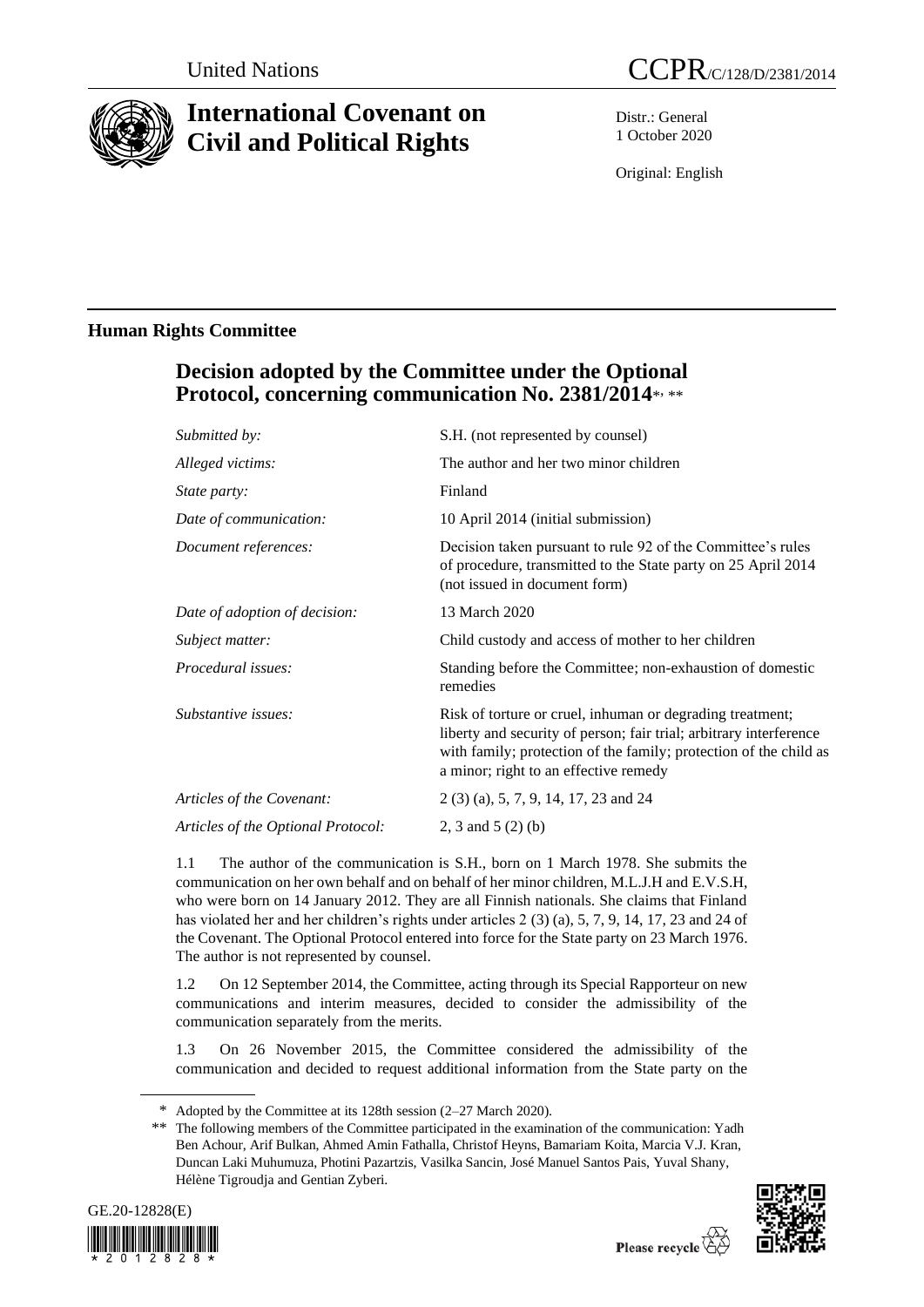questions of custody and place of residence involving the author and her minor children in relation to the claims under articles 9, 14, 17, 23 and 24 of the Covenant.<sup>1</sup>

1.4 On 10 April, 2 May and 17 May 2014, 29 September 2015, and 12 May and 9 August 2016, the author requested the Committee to institute interim measures to have the children removed from their father's custody and placed under her custody. The Committee, acting through its Special Rapporteur on new communications and interim measures, decided not to accede to her requests.

#### **The facts as submitted by the author**

2.1 The author and her former partner, A.J., had twins, M.L.J.H and E.V.S.H, in January 2012. She claims that A.J., the twins' biological father, subjected her to continuous and serious physical and psychological violence; that the physical violence mainly took place between June 2011 and April 2012; and that in some instances, his intention was to cause her to miscarry. For some time, she was unable to leave A.J. because she did not know where to find a women's shelter and she feared for the lives of her children and for her own life. However, on 28 April 2012, she took the children and left the apartment where they had been living. Thereafter, A.J. continued inflicting psychological violence on her. She claims that all the ordeals she went through caused her anxiety and post-traumatic stress disorder and that before and after the separation from A.J., the children were also victims of psychological violence, since they regularly witnessed their father's violence towards her. At a certain point, judicial proceedings were instituted concerning child custody, their place of residence and visitation rights.

2.2 On 17 July 2012, the author reported an act of violence that A.J. had allegedly committed against her to the police, mentioning previous similar acts that had taken place in 2011 and 2012. On 31 October 2012, the police issued a report concerning the author's allegations and on 8 January 2013, the case was transmitted to the Prosecutor. On 19 September 2013, the Prosecutor decided not to prosecute A.J. as there was insufficient evidence to press charges against him.

2.3 On 19 October 2013, A.J. started visiting the children, under supervision. The author claims that soon after the visits started, she was again the victim of physical violence perpetrated by him.

2.4 On 4 December 2013, Kymenlaakso District Court entrusted A.J. with sole custody of the children and ordered that they should live with him as of 1 May 2014. The author would have visitation rights, according to which the children would stay with her in her home every second week, from Thursday to Sunday. The Court referred to a psychologist's statement indicating that, while the author was psychologically stable, she had alienated the children from their father during the period of shared custody and had not allowed him to see them between 1 February and 19 October 2013. Moreover, the psychologist had noted that the author's accusations concerning A.J.'s acts of violence were untrue and that her intention was to defame him. Given that background, the District Court concluded that A.J.'s allegedly violent behaviour towards the author and the children had not occurred. The author claims that the District Court failed to duly take into account the statement produced by a child psychiatrist, which was not even mentioned in the Court's decision, as well as the fact that in October 2013, she started therapy in relation to the trauma caused by the acts of violence she had suffered.

2.5 The author alleges that on 15 December 2013, she was in a shelter in Pori together with a shelter supervisor and the children, since a supervised visit of the father and the children had to take place there. When the father arrived, he behaved badly and attacked her, resulting in a contusion on her right shoulder. Afterwards, she reported the event to the police, and saw a doctor the next day.

2.6 On 17 January 2014, the author submitted an appeal to Kouvola Court of Appeal against the decision of the District Court of 4 December 2013. She claimed that the children should remain in her sole custody and live with her; that the father should be granted

<sup>&</sup>lt;sup>1</sup> The author's claims under articles 2 (3) (a) and 5 were raised in her submission of 24 April 2015.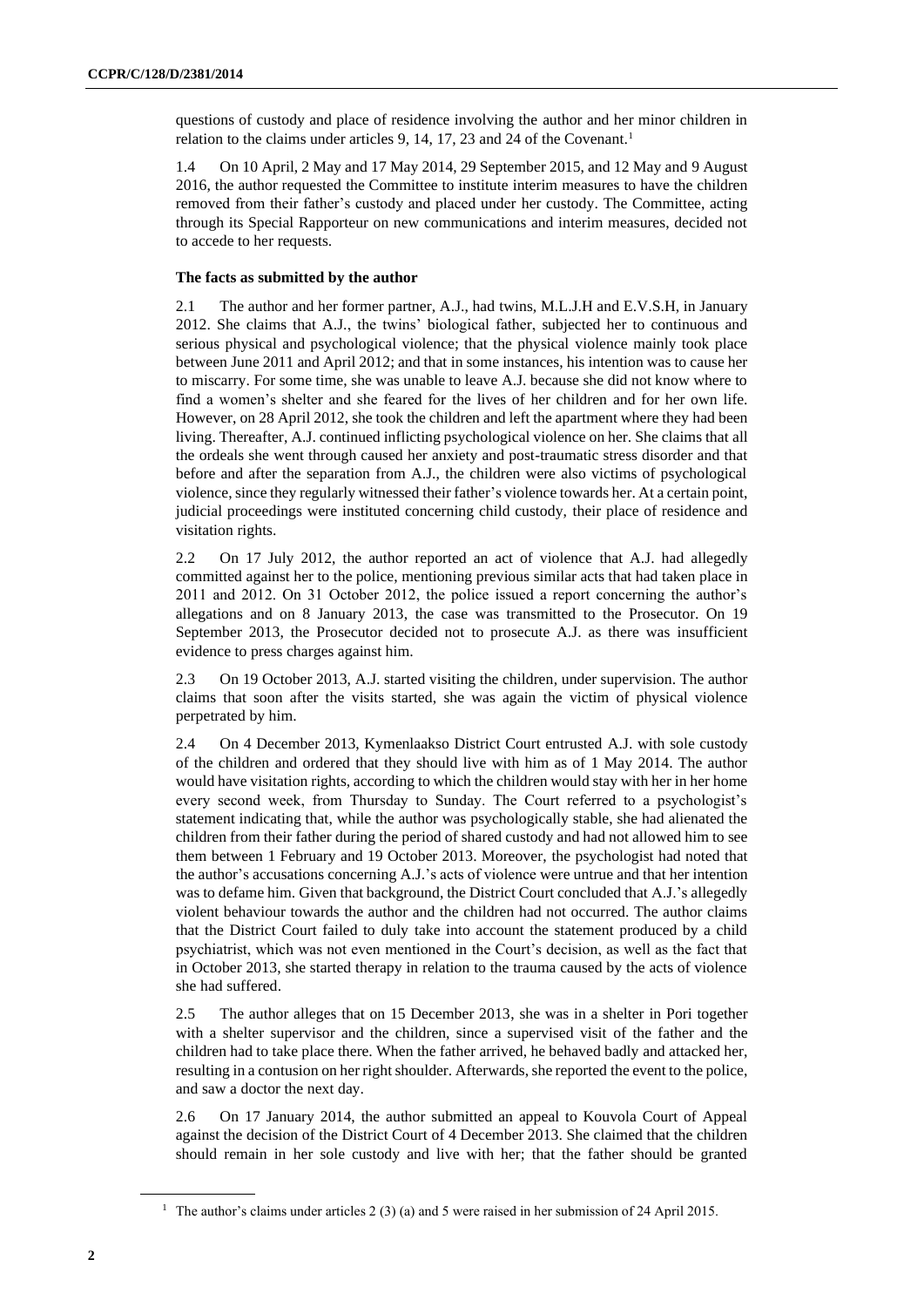supervised visits twice a month; and that those measures were necessary to guarantee her and her children's safety and well-being. In addition, she requested a stay of execution of the District Court's decision until the case was examined by the Court of Appeal.

2.7 On 14 March 2014, the Court of Appeal dismissed her request for a stay of execution and stated that there were no grounds for suspending or revoking the District Court's decision. The author claims that the Court did not provide adequate reasoning for denying her request or address her accusations that the children's father had been violent towards her and had threatened her. She also claims that the Court failed to take into account the medical reports dated 19 November 2013 and 3 January 2014, issued by two psychiatrists, which stated it was not recommendable to change the custody of the children to the other parent, since a radical change or a separation of the children from their mother for a long period of time would negatively affect their development; that the author had post-traumatic stress disorder caused by the continuous violence inflicted by the father; and that she had a stable personality and did not have any mental illness affecting her parenting ability.

2.8 On 1 April 2014, Kouvola Court of Appeal was merged into Itä-Soumi Court of Appeal, which subsequently dealt with the author's case.

2.9 On 10 April 2014, Pori Social Services put the children under emergency placement. It removed them from the author's custody without prior notice and placed them in the orphanage in Kalevanpuisto, in Pori. The author claims that the children strongly opposed the removal and that she was not allowed to visit them that day. She also claims that the Social Services informed her orally that the reason for removing her children was a suspicion that she would try to hinder the transfer of custody on 1 May 2014, since she had not allowed the father's visits during the weekends and objected to the transfer of custody to him. The author was allowed to see the children only once a week. She appealed the Social Services' decisions before Turku Administrative Court. On 16 April 2014, the Administrative Court rejected her appeal.

2.10 The author applied to Itä-Soumi Court of Appeal, requesting the suspension of the enforcement of the District Court's decision of 4 December 2013. On 24 April 2014, the Court of Appeal denied the author's request. It referred to the decision of Kouvola Court of Appeal of 14 March 2014, which stated that the best interest of the children did not require the suspension of the enforcement of the District Court's decision. It recalled that on 10 April 2014, the children had been placed in the orphanage on the grounds that the authorities considered that the author's behaviour might be detrimental to their well-being.

2.11 When the author's communication was submitted to the Committee, she argued that although the oral hearings regarding the appeal of the custody would take place only in summer or autumn 2014, she had exhausted all available and effective domestic remedies as there was no appeal against the decision of Kouvola Court of Appeal concerning her request for interim measures.

2.12 On 2 May 2014, the author was informed by the Social Services that the children had left the orphanage and that custody had been granted to their father, who had taken them to his house in Iitti, Haapa-Kimola. The author claims that his house is 300 km away from their previous home and that it is in a remote rural area, with no neighbours or public services within a 7 km range. The children would have no help if they were victims of violence perpetrated by their father.

2.13 On 16 May 2014, the author submitted a request for interim measures to Itä-Soumi Court of Appeal, and asked it to transfer the children's residence to her house. She claimed that they had already been separated from her for 35 days; that the separation had had traumatic consequences for them; and that it was in their best interest to live with her. During the hearing, the author provided the statement of a child psychiatrist who had found that the enforcement of the Social Services' and District Court's decisions had already severely traumatized the children and had caused serious harm to their mental health. On the same day, the Court of Appeal denied the author's request, but decided that the children had the right to see their mother two hours a week, under supervision. The author claims that this decision runs contrary to the State party's law, since the District Court had already granted her broader visitation rights (see para. 2.4 above) and the father had not opposed that decision.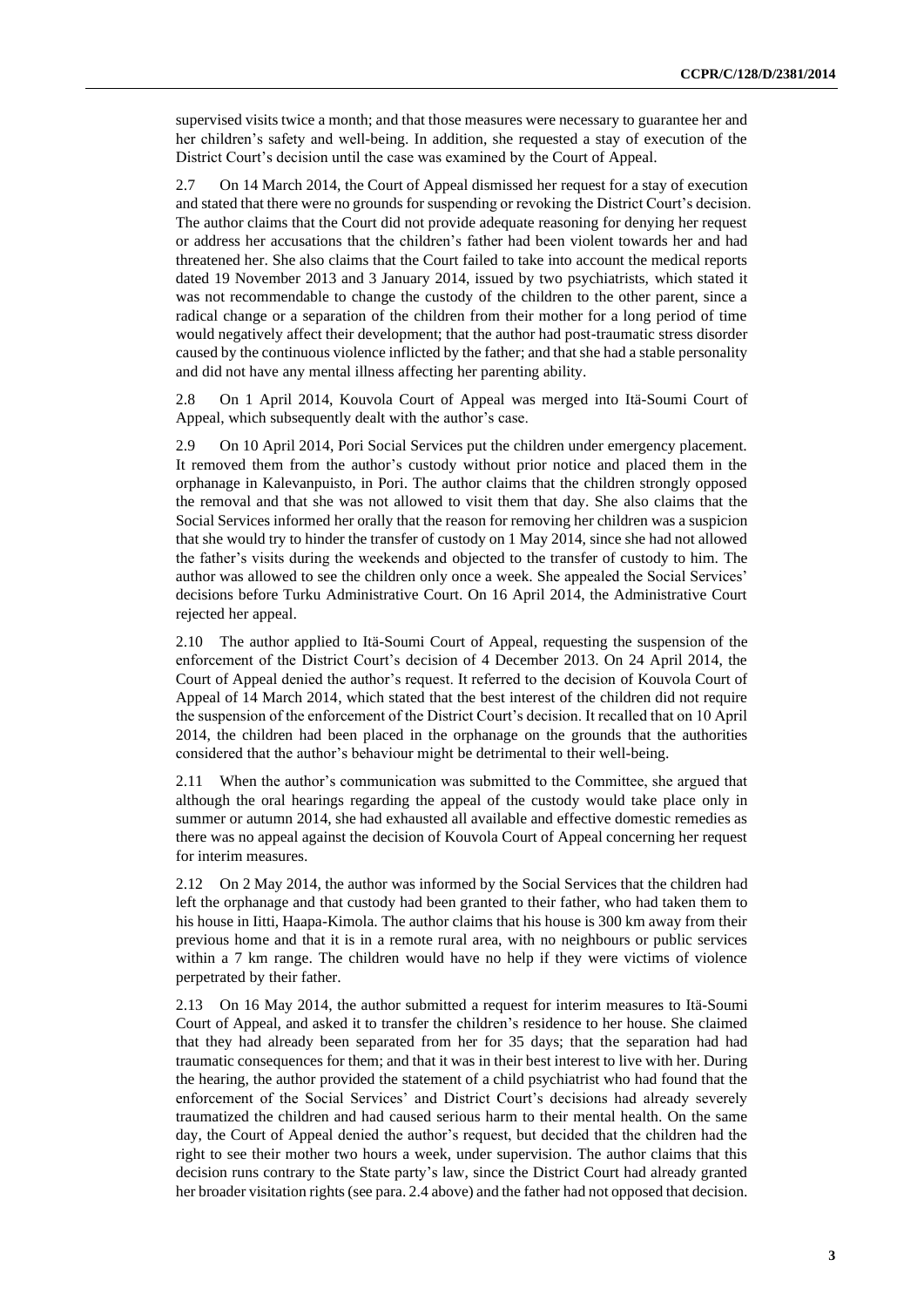She also claims that the father had hindered the meetings between her and her children at her home between 8 and 11 and 15 and 18 (or 14 and 16) May 2014.

#### **The complaint**

3.1 The author claims that by granting the custody of the children to the father, removing them from her house to live in an orphanage and then in their father's house, and restricting her access to them, the State party violated her and her children's rights under articles 7, 9, 14, 17, 23 and 24 of the Covenant.

3.2 The author claims that the forcible separation of her children from her on 10 April 2014 caused them irreparable harm, which amounts to a violation of article 7 of the Covenant. The authorities arbitrarily severed her relationship with her children and restricted their right to see their mother to only once a week. In reaching that decision, the authorities did not take into account the children's preferences, their very young age or their status as victims and witnesses of continuous acts of domestic violence inflicted by their father. The author refers to the medical report dated 19 November 2013, and argues that the decision of the Pori Social Services had a negative impact on her children's stable development. If that measure is not reversed, it will have severe long-term, irreversible negative effects on their development and mental health.

3.3 The author claims that by allowing the father to visit the children with no supervision, the authorities put them at a serious risk of psychological and physical abuse by him, in violation of article 9 of the Covenant. Children are especially vulnerable and in need of special protection by the authorities to guarantee their right to security of person.

3.4 The author submits that her rights under article 14 have been violated as a result of: (a) the removal of the children on 10 April 2014 by the Social Services, without any written decision and without a fair and public hearing by a competent, independent and impartial tribunal in which she could defend her and the children's rights; and (b) the refusal of her request for interim measures by Kouvola Court of Appeal, without providing adequate reasoning and without taking into account her allegations and documentary evidence about the father's acts of violence and threats against her.

3.5 The author claims that the forcible removal of the children violated their right to the protection of the law against arbitrary interference with their family life and their home, under articles 17 and 23 of the Covenant. There were no grounds for removing the children from their habitual residence, where they had lived and been taken care of for almost two years. Furthermore, granting their custody to their father, with whom they were to live as of 1 May 2014, also violates their right to family life.

3.6 With regard to article 24 of the Covenant, the author claims that the Finnish authorities did not protect her children in accordance with the requirements of their status as very young minors. The authorities failed to duly consider the children's relationship with the author and the violent behaviour of their father.

#### **State party's observations on admissibility**

4.1 By note verbale of 25 June 2014, the State party submitted its observations on admissibility and requested the Committee to consider the admissibility of the communication separately from the merits.

4.2 The State party points out that, according to the District Court's decision of 4 December 2013, the children were placed in the sole custody of their father as of 1 May 2014. Consequently, the author can no longer represent the children before the Committee. Therefore, the Committee should declare the communication inadmissible in so far as it raises claims on behalf of the children, pursuant to article 2 of the Optional Protocol and rule 95 of the Committee's rules of procedure.

4.3 The communication should also be declared inadmissible under article 5 (2) (b) of the Optional Protocol, since the author failed to exhaust domestic remedies. The State party notes that according to section 43 of the Act on Child Custody and Rights of Access, the decision of the District Court of 4 December 2013 may be enforced immediately. However, the author appealed that decision before the Court of Appeal and also requested, as interim measures, a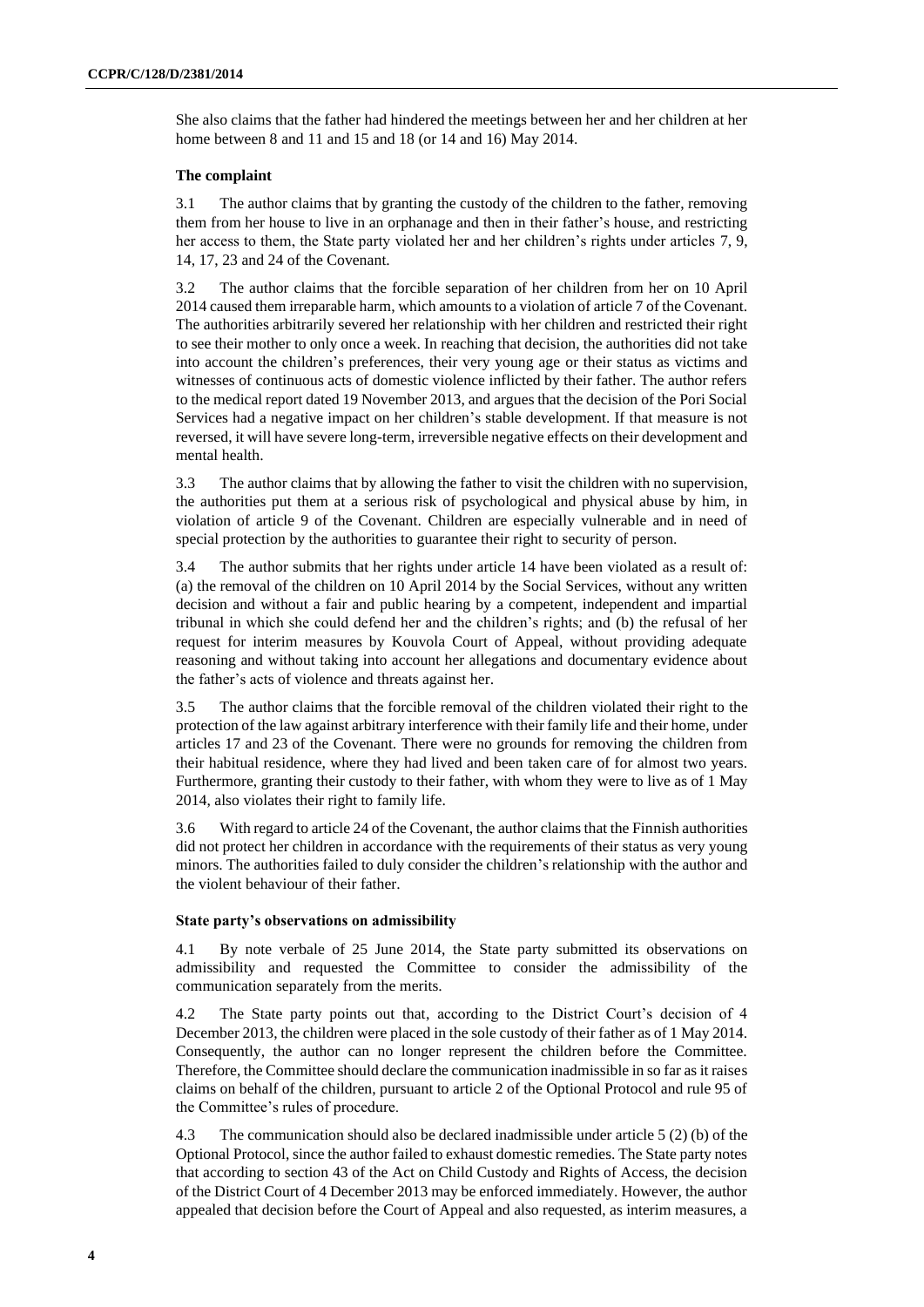stay of execution of the District Court's decision and an order for supervised visits of the children by their father during the proceedings. The author also objected the Court's competence. On 14 March 2014, the Court of Appeal rejected the author's request for interim measures. Nevertheless, at the time that the State party's observations were submitted to the Committee, the matter was still pending before the Court of Appeal.

4.4 The Court of Appeal's rejection of the author's request for interim measures is a procedural interim order connected to the proceedings concerning the principal claim (the custody of the children and their residence). Such a decision, according to chapter 10, section 25 of the Enforcement Code, is not subject to a separate appeal. However, it can be appealed when appealing against the decision concerning the principal claim in the matter. A decision concerning a request for interim measures does not gain legal force nor does it have res judicata. Furthermore, a party can always submit a new request for interim measures despite a decision rejecting a previous request. In fact, the author herself submitted a new request for interim measures, which was denied by the Court of Appeal on 16 May 2014.

4.5 Pursuant to a decision taken by the Social Services on 10 April 2014, the children were placed urgently in an orphanage in accordance with sections 13 and 38 of the Child Welfare Act. Pursuant to section 90 of that Act, decisions concerning emergency placement by municipal office holders under the municipal bodies responsible for social services may be appealed to an administrative court, as provided in the Administrative Judicial Procedure Act. However, the author has failed to appeal that decision.

#### **Author's comments on the State party's observations and additional submissions**

5.1 On 14 July 2014, the author submitted her comments on the State party's observations and maintained that her communication should be regarded as admissible as to her rights as well as the children's rights under the Covenant.

5.2 The author submitted her communication to the Committee on 11 April 2014. At that time, she had custody of her children and thus was entitled to submit a communication on their behalf and to represent them before the Committee. Furthermore, as a parent, she can represent her children in any case, especially regarding claims relating to arbitrary and unlawful decisions regarding their custody, their place of residence and her access to them. In considering the admissibility of the communication regarding the children's rights, the Committee should take into account their vulnerability and need for special protection.

5.3 The author argues that Pori Social Services failed to carry out a thorough investigation concerning the father's violent behaviour, as requested by Kymenlaakso District Court before it took its decision on 4 December 2013. Thereafter, on 10 April 2014, the Social Services decided to place the children in an orphanage on false grounds and without any further investigation. The author claims that the Social Services' decisions were based on false information provided by the father, which she did not have the opportunity to challenge.

5.4 The author contends that every time she has met her children since they have been living in their father's house, they have had different kinds of injuries, such as cuts, lacerations, bruises on different parts of their bodies, and human teeth marks from bites on their backs. They told her that their "Dad hurts". The father has not allowed her to take the children to hospital.

5.5 On 8 December 2014 and 13 and 16 March 2015, the author provided additional information to the Committee. She submits that the father only consented to her weekly, supervised visits to the children between May and December 2014. He refused to take the children to any meetings with the author between 10 December 2014 and 7 March 2015. The father did not allow the author's close relatives to visit the children.

5.6 She reiterated that on several visits, she found that her children had injuries and that, upon the father's request, on 5 June 2014, the Iitti Commune Child Protection Services prevented her from examining the children's body for injuries, from taking pictures of the alleged injuries and from taking them to hospital. She claims that this decision could not be appealed. Despite that, on 20 June 2014, she informed Iitti Social Services and Kaakkois-Suomi Police Department about the injuries. No measures have been taken by the authorities as a result.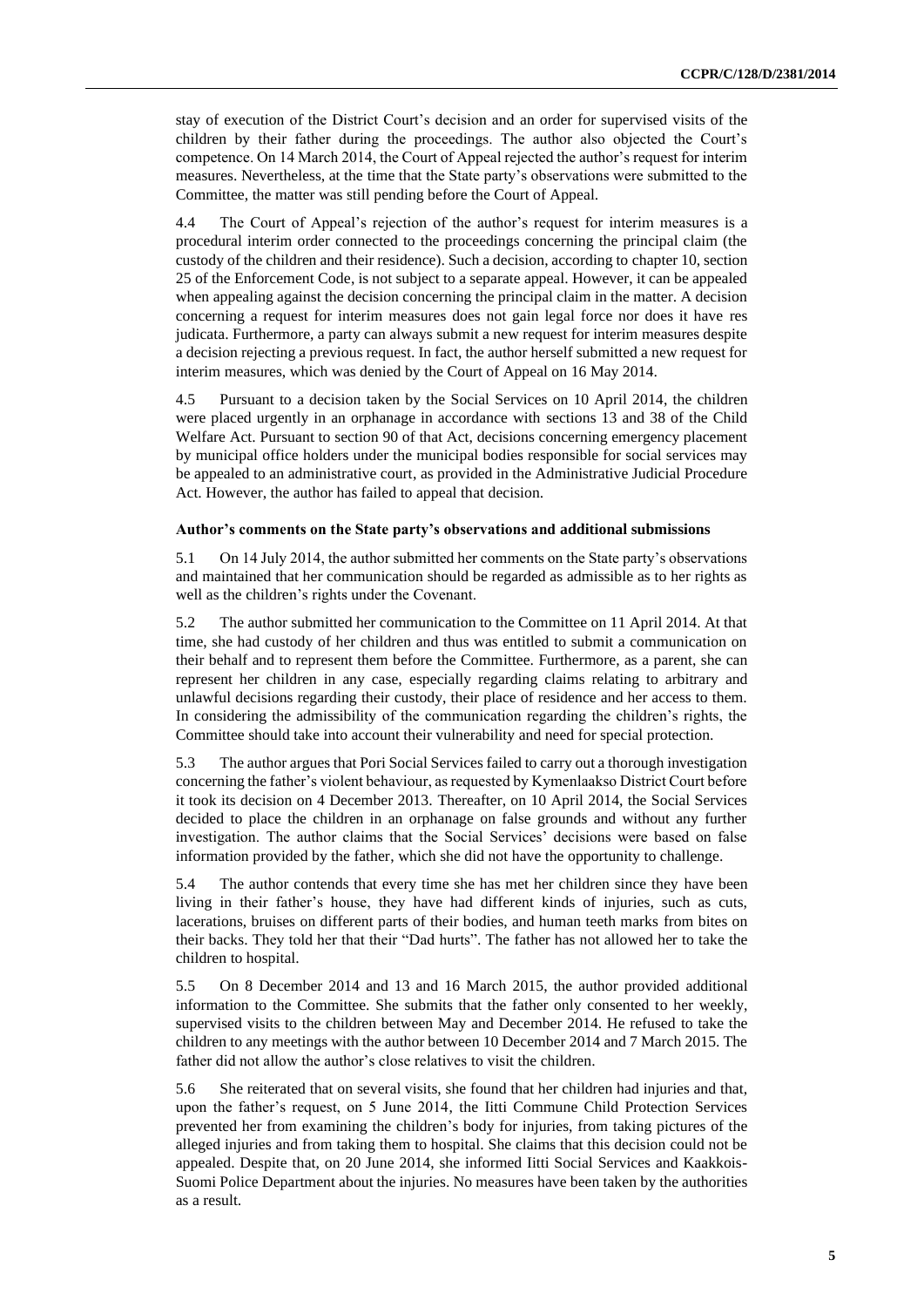5.7 The author alleges that on 3 November 2014, she received a telephone call from the social worker in charge of the children who told her that the police and the Child Protection Emergency Services had made a report concerning a violent assault at the father's home on 26 October 2014. She claims that the social worker refused to give her more detailed information about her children.

5.8 The author refers to instances of the father's violent behaviour towards other persons that took place between 2001 and 2005. She claims that the authorities that decided on custody of the children and their place of residence should have known about those events and taken them into consideration in their assessment.

5.9 The author claims that as a result of this situation, she suffers from insomnia, stress and sorrow. She has been on sick leave on various occasions and received a partial disability allowance.

#### **State party's additional observations**

6.1 On 12 March 2015, the State party provided additional observations on the admissibility of the communication. It maintains that the author's comments on admissibility and her additional submissions do not contain any argument justifying the admissibility of the communication. It also maintains that the references to the background of the case and the personal characteristics of the father concern the merits of the communication and cannot be examined in the context of admissibility.

6.2 As for the requirement under article 5 (2) (b) of the Optional Protocol, the State party informs the Committee that the Court of Appeal rendered its decision on 12 June 2014. It decided to partially amend the District Court's decision of 4 December 2013 and granted the author supervised visits to the children. The author filed an application for leave to appeal to the Supreme Court. On 12 September 2014, the Supreme Court rejected the author's application. The State party, however, states that "it does not appear if the [author's] request concerned the whole decision of the Court of Appeal in its entirety or only parts of it. Thus, it cannot be verified if all the available domestic remedies have been exhausted in this respect."

6.3 The State party also informs the Committee that the author appealed to the Administrative Court against the Social Services' four separate decisions of 10 April 2014 concerning the placement of the children and the restrictions on communication between the author and her children. On 12 September 2014, the Administrative Court rejected the author's appeals. Subsequently, the author appealed that decision before the Supreme Administrative Court and, at the time that the State party's observations were submitted to the Committee, the appeal was still pending. The State party notes, however, that the decisions concerning the placement of the children cannot be reviewed by the Supreme Administrative Court.

6.4 The State party acknowledges that a person who is not entitled under domestic law to represent another person may nevertheless, in certain circumstances, act in a procedure of international investigation or settlement on behalf of the other person. In general, a natural mother can act in such procedures on her children's behalf in order to protect their interest. However, at the same time, careful examination is needed to ascertain whether the communication is submitted truly in the best interest of the children in order, for example, to prevent manipulation of the children. In certain cases, there may also be a conflict of interest between a person and the persons represented. The State party refers to article 3 of the Optional Protocol to the Convention on the Rights of the Child on a communications procedure, and maintains that since the children were placed under the sole custody of the father as of 1 May 2014, the author can no longer represent the children before the Committee, and can pursue the communication on her own behalf only.

#### **Author's further submission**

7.1 On 24 April 2015, the author submitted further comments in reply to the State party's observations of 12 March 2015.

7.2 The author refers to article 16 of the Convention on the Elimination of All Forms of Discrimination against Women and submits that she has been deprived of almost all of her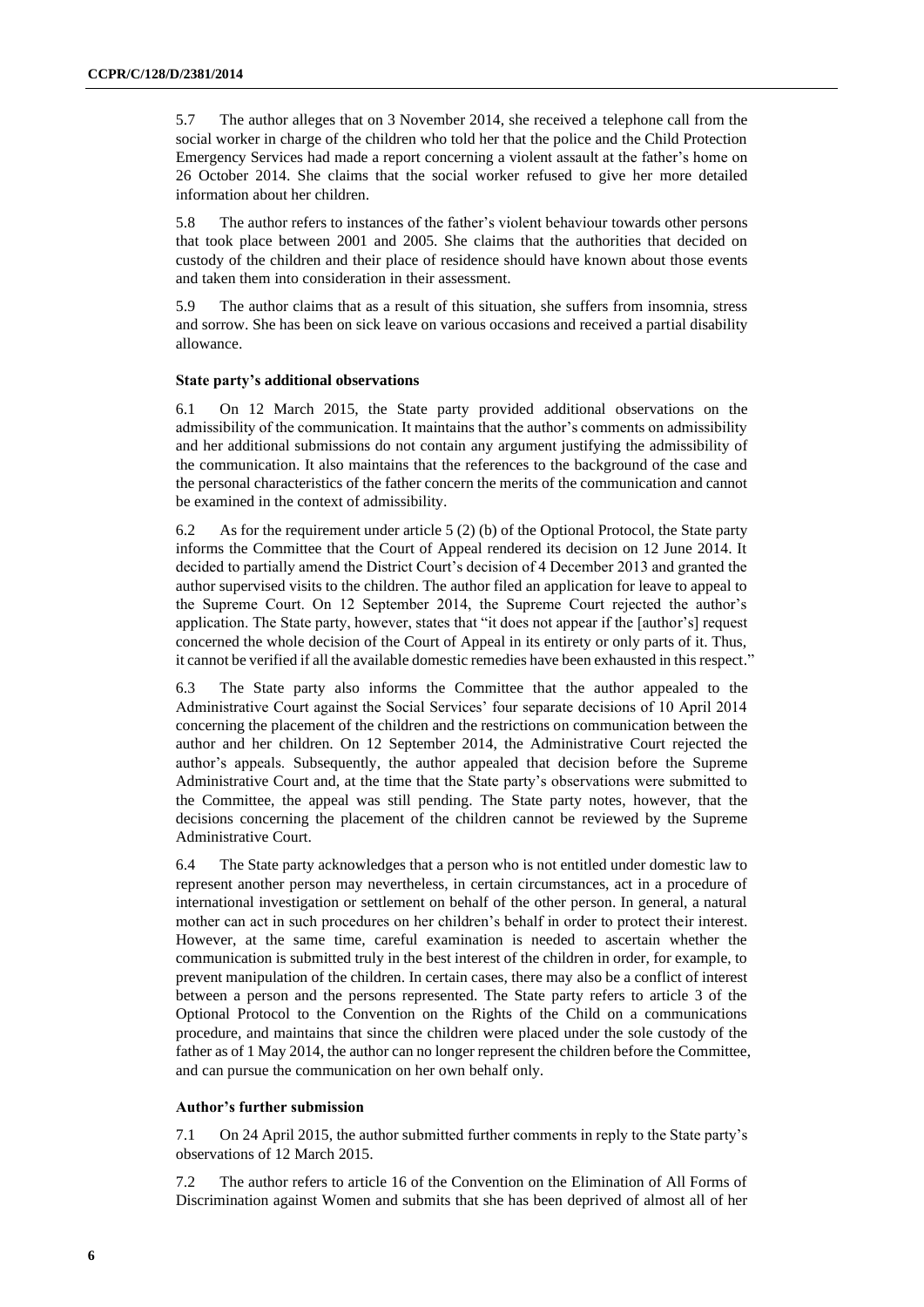rights as a parent, including of her children's guardianship, and therefore discriminated against as a woman.

7.3 The author submits that the communication is to be considered admissible also concerning the claims made on behalf of the children, since it raises claims as to the manner in which the authorities handled their custody and place of residence, ignoring the father's violent behaviour towards her and them. She also submits that article 3 of the Optional Protocol to the Convention on the Rights of the Child on a communications procedure applies to different kinds of situations, where for example a parent or someone else tries to manipulate a child's own will. In the present communication, the very young age of the children makes their manipulation impossible.

7.4 As for the exhaustion of domestic remedies, the author argues that the Administrative Court's decision of 12 September 2014 concerning the placement of the children cannot be further appealed. As to the authorities' decision concerning the custody of the children, she points out that her application for leave to appeal to the Supreme Court concerns the whole decision of the Court of Appeal and that domestic remedies have proved to be ineffective since the children have now lived in a violent environment for several months.

7.5 The author claims that the proceedings of the Administrative Court violated article 14 (1) of the Covenant. The Administrative Court refused to hold hearings and to interrogate the author and the witnesses offered by her, such as a child psychiatrist, a communal kindergarten teacher and a social worker from Pori Social Services who made the decision of 10 April 2014. If certain evidence is not considered relevant by a court, it is obliged to provide reasoning for that decision. Nor did the court take into account the documentary evidence submitted by her, such as medical reports concerning the best interest of the children, their mental health and development, medical records concerning the damages caused by the father's acts of violence against the author, and police reports.

7.6 She claims that the social workers from Pori Social Services had a very negative attitude towards her every time she contacted them, starting in June 2013. Despite her complaints of continuing and serious violence and the documentation provided, the social workers failed to evaluate her allegations about the risk that the father could represent for the children. Moreover, the authorities failed to thoroughly investigate the allegations, to punish the perpetrator and to provide protection, shelter and assistance to her and the children in violation of articles  $2(3)(a)$ ,  $5, 9(1)$ ,  $17, 23(1)$  and  $24(1)$  of the Covenant.

7.7 The authorities' indifference to her allegations concerning the father's violence, notably their comments that the author "is stuck in the idea of the father being violent", revictimizes her and constitutes a violation of articles 18 and 19 (2) of the Covenant.

7.8 The manner in which the authorities entered the house of the author's parents on 10 April 2014 to take the children to an orphanage, without showing any decision or providing reasons, also constitutes a violation of article 17 of the Covenant.

#### **Issues and proceedings before the Committee on 26 November 2015**

#### *Consideration of admissibility*

8.1 The Committee ascertained, as required under article 5 (2) (a) of the Optional Protocol, that, as at 26 November 2015, the same matter was not being examined under another procedure of international investigation or settlement.

8.2 The Committee takes note of the State party's argument that the author has no standing to submit a communication to the Committee on behalf of her children since the District Court's decision of 4 December 2014 placed the children in the sole custody of their father as of 1 May 2014. It also takes note of the State party's argument that, although in general a natural mother has standing to act on her child's behalf in order to protect his or her interest, in certain cases a communication should be declared inadmissible to prevent the manipulation of the child. The Committee further takes note of the author's allegations that at the time that she submitted her communication to the Committee, she had custody of her children, and that her communication raises claims concerning the manner in which the authorities handled the custody and place of residence of her children and arbitrarily granted it to their father. The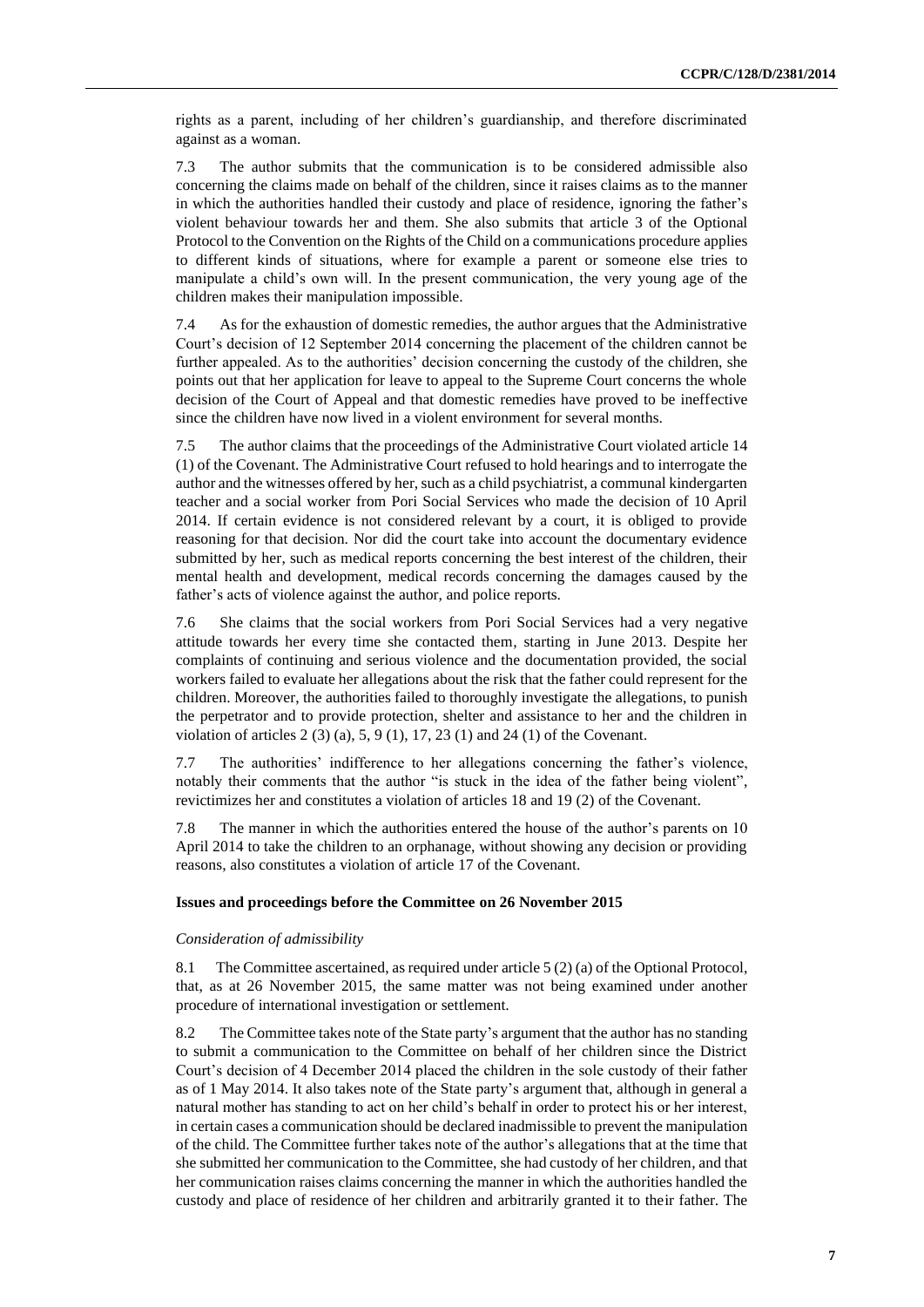Committee recalls that standing under the Optional Protocol may be determined independently of national regulations and legislation governing an individual's standing before a domestic court of law,<sup>2</sup> and that a non-custodial parent has sufficient standing to represent his or her children before the Committee. <sup>3</sup> In the present case, the Committee observes that, given their age, the children are not capable of expressing their own views about submitting a communication, or of consenting to their representation by any person. Furthermore, the case file does not show that the submission of the communication by their mother is clearly against their best interest. Accordingly, the Committee considers that the bond between the author and her children and the nature of the claims are sufficient to justify representation of the children before the Committee by their mother. The Committee therefore concludes that there is no obstacle to the admissibility of the communication under article 2 of the Optional Protocol.

8.3 The Committee takes note of the State party's argument that the author did not exhaust domestic remedies as it cannot be concluded from the author's application for leave to appeal to the Supreme Court that her application concerned all aspects relating to the custody of the children and the author's visitation rights. It also takes note of the State party's argument that at the time that the State party's additional observations were submitted to the Committee, the author's appeal to the Supreme Administrative Court against the Administrative Court's ruling of 12 September 2014, concerning the restriction of contact between the author and her children, was still pending. The Committee notes the author's allegations that her application for leave to appeal to the Supreme Court concerned the whole decision of the Court of Appeal, that the Administrative Court's decision of 12 September 2014 concerning the placement of the children cannot be further appealed and that domestic remedies have proved to be ineffective.

8.4 With regard to the requirement laid down in article 5 (2) (b) of the Optional Protocol, the Committee refers to its jurisprudence and recalls that the determination whether or not all remedies have been exhausted is made at the time a communication is being examined.<sup>4</sup> In the present case, the Committee observes that the author has applied to the courts regarding the custody and place of residence of her children on a number of occasions. Specifically, she has appealed the District Court's ruling that granted sole custody of the children to the father and disposed their residence in the father's house. On 12 September 2014, her application for leave to appeal was dismissed by the Supreme Court. On the same day, her appeals against the decisions of the Social Services of 10 April 2014 concerning the placement of the children were dismissed by the Administrative Court. The Committee considers that the State party has failed to indicate which other remedies, in addition to those tried by the author, could have been effective to deal with her claims regarding the custody and place of residence of her children. Given the nature of the issues under consideration, the Committee is of the view that the author has made sufficient efforts to bring her claims before the national authorities, and concludes that it is not precluded from considering these aspects of the communication pursuant to article 5 (2) (b) of the Optional Protocol. At the same time, the Committee considers itself presently barred by reasons of lack of exhaustion of domestic remedies from considering questions of visitation rights, since these issues are still pending on appeal before the Supreme Administrative Tribunal.

8.5 As regards the alleged violations of article 5 of the Covenant, the Committee observes that article 5 relates to general undertakings by States parties and cannot be invoked by individuals as a self-standing ground for a communication under the Optional Protocol.<sup>5</sup> This claim is thus inadmissible under article 3 of the Optional Protocol.

<sup>2</sup> Human Rights Committee, *P.S. v. Denmark*, communication No. 397/1990, para 5.2.

<sup>3</sup> *N.T. v. Canada* (CCPR/C/89/D/1052/2002/Rev.1), para 7.4.

<sup>4</sup> *Al-Gertani v. Bosnia and Herzegovina* (CCPR/C/109/D/1955/2010), para. 9.3; *Singh v. France* (CCPR/C/102/D/1876/2009), para. 7.3; *Lemercier v. France* (CCPR/C/86/D/1228/2003), para. 6.4; *Baroy v. Philippines* (CCPR/C/79/D/1045/2002), para. 8.3; and *Bakhtiyari and Bakhtiyari v. Australia* (CCPR/C/79/D/1069/2002), para. 8.2.

<sup>5</sup> *M. v. Belgium* (CCPR/C/113/DR/2176/2012), para 6.5; and *Wackenheim v. France* (CCPR/C/75/D/854/1999), para. 6.5.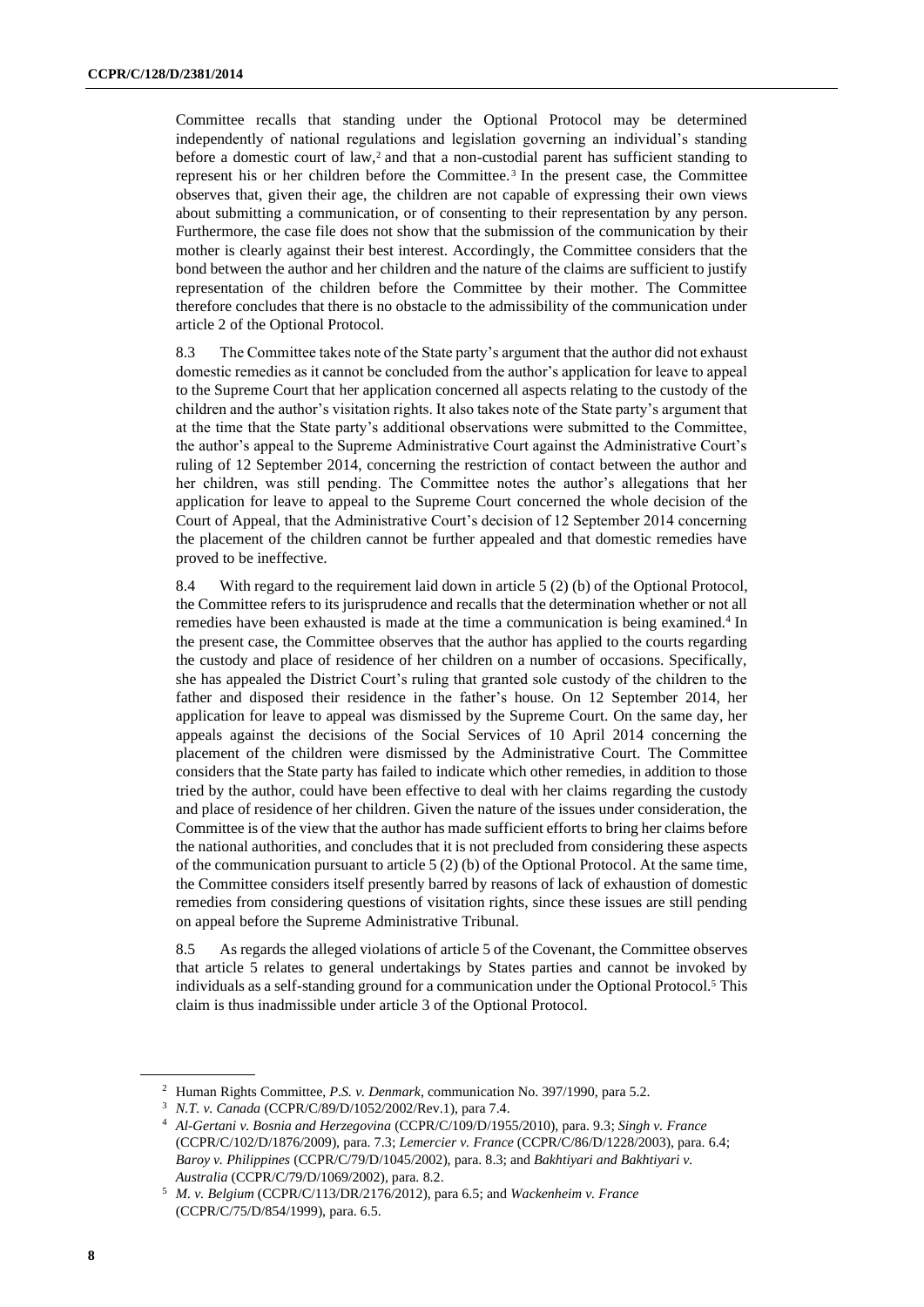8.6 The Committee takes note of the author's claims under articles 18 and 19 (2) of the Covenant. Nevertheless, the Committee considers that these claims are not sufficiently substantiated for the purpose of admissibility, and finds them inadmissible under article 2 of the Optional Protocol.

8.7 The Committee takes note of the author's claims that the facts she describes amount to violations of her and her children's rights under articles 2 (3) (a), 7, 9, 14, 17, 23 and 24 of the Covenant. The Committee notes in this regard that all of the author's claims were raised before the national courts of the State party and that it is generally for the national courts, and not for the Committee, to evaluate the facts and evidence in a particular case unless it is apparent that the courts' decisions are manifestly arbitrary or amount to a denial of justice.<sup>6</sup> The Committee also notes, however, that the author has made several claims regarding the conformity of legal proceedings in Finland with the Covenant, which may affect the degree to which the Committee should defer to national courts in evaluating the facts and evidence, including that: (a) that the removal of the children on 10 April 2014 by Social Services was done without a prior, fair and public judicial hearing; (b) that the decision of Kouvola Court of Appeal of 14 March 2014, which denied the request for stay of execution, failed to provide adequate reasoning showing that it had taken into consideration the allegations and evidence of the father's alleged violent behaviour; and (c) that the Administrative Court refused to hold hearings and to interrogate the author and the witnesses provided by her, without giving reasoning for its decision and without considering the documentary evidence she submitted. The Committee has not received from the author any other information that would allow it to qualify the decisions of the national courts as manifestly arbitrary or amounting to a denial of justice.

8.8 The Committee considers the author's claim regarding the execution of the removal order to be unsubstantiated, since the removal was an emergency measure designed to implement the 4 December 2013 decision of Kymenlaakso District Court following legal proceedings in which the author participated, and the regularity of which she did not challenge. By their very nature, such emergency measures can often be open to challenge only ex post facto, and the author has indeed challenged the measures in subsequent court proceedings. The Committee also finds the author's claim about the failure of Kouvola Court of Appeal to provide reasoning to be unsubstantiated, since the author did not explain how the lack of reasoning of a decision concerning the stay of execution of a prior judicial decision, whose conformity with article 14 was not challenged by the author, affected her right to a fair hearing.

8.9 The Committee notes, however, that the State party has not contested in its submissions on the admissibility of the communication the author's claims concerning the flaws in the proceedings before the Administrative Court. As a result, this aspect of the communication, which may also affect the Committee's assessment of the factual issues underlying the author's claims pursuant to articles 9, 14, 17, 23 and 24 of the Covenant, cannot be deemed, at this point in time, to be inadmissible.

8.10 Accordingly, on 26 November 2015, the Committee decided to join the proceedings on admissibility and the merits insofar as the communication raised issues with respect to articles 9, 14, 17, 23 and 24 of the Covenant, in relation to the questions of custody and place of residence involving the author and her minor children. It requested the State party to provide, within six months of the date of transmittal to it of that decision, written explanations or statements clarifying the matter, and indicating the measures, if any, that had been taken by the State.

#### **State party's observations on admissibility in relation to articles 9, 14, 17, 23 and 24 and further submissions**

9.1 By note verbal of 30 June 2016, the State party submitted its observations in relation to articles 9, 14, 17, 23 and 24. The State party reiterated its comments of 25 June 2014 and 12 March 2015, emphasizing that the whole communication should be inadmissible.

<sup>6</sup> *Marques de Morais v. Angola* (CCPR/C/83/D/1128/2002), para. 5.5.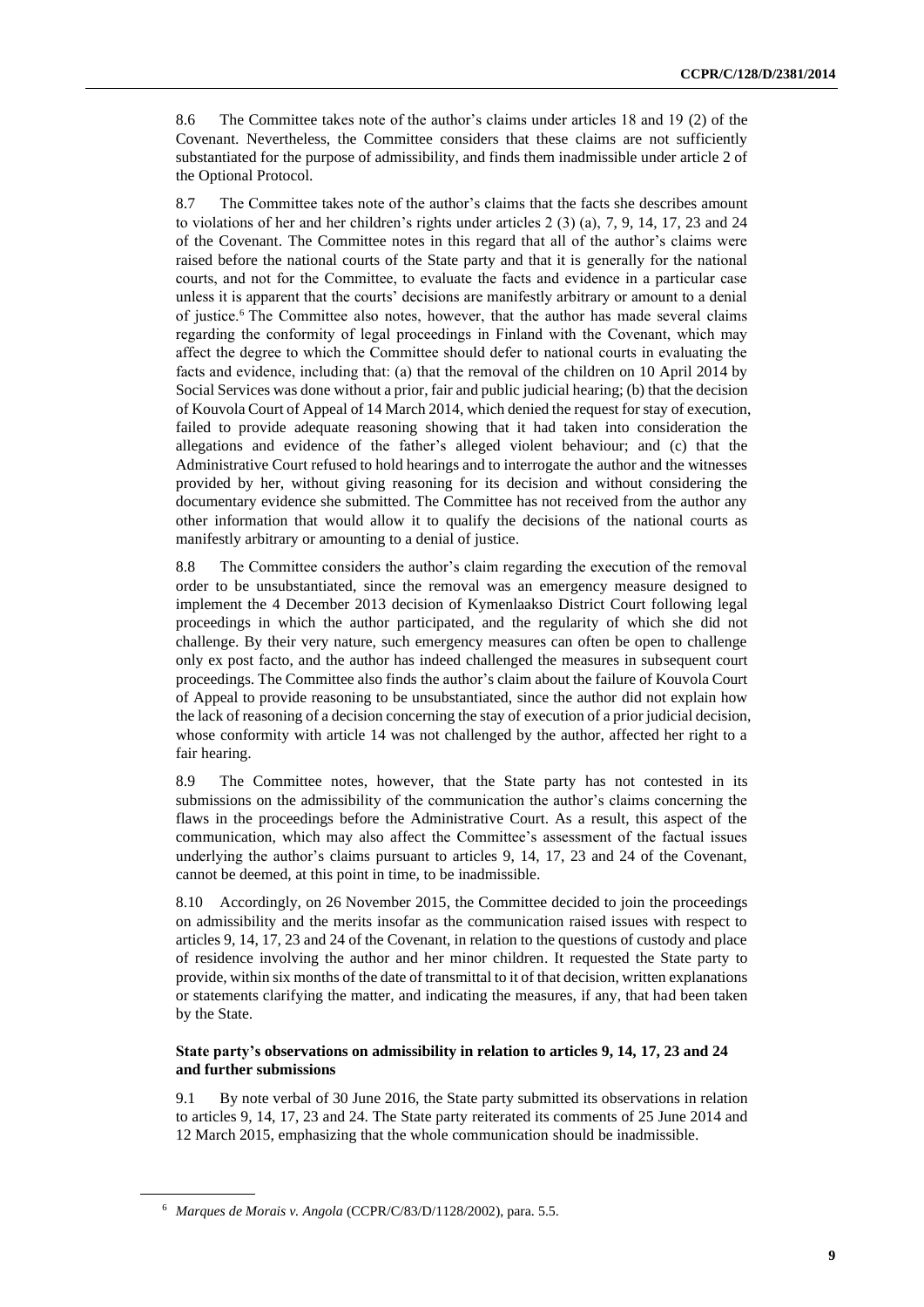9.2 The State party provides additional factual background to the communication. It indicates that the relationship between the author and the father was quarrelsome before the children were born. The parents took care of the children together before the author moved from their home in Itti to Pori on 27 April 2012. The State party notes that the Child Welfare authorities have examined the family's matters on multiple occasions at the request of both the father and the author. The author reported a number of incidents of assaults and threats perpetrated by the father, while the father claimed that the author was the one who behaved violently. The State party recalls that between April 2012 and December 2013, the author prevented the father from seeing the children, in spite of the interim measures granted by Kymenlaakso District Court on 8 January 2013 requesting that the father be able to see his children under supervision. On 26 April 2013, Satakunta District Court decided that the father's right of access should be enforced and the author should pay a fine for continuing to deny him access. The author's appeals against both decisions were rejected.

9.3 After multiple petitions on both sides regarding the custody of the children, Kymenlaakso District Court requested an external specialist and a psychologist to assess the parenting skills of both parents and examine how the custody, place of residence and right of access should be arranged. On 4 December 2013, Kymenlaakso District Court issued a decision on the custody and right of access to the children, giving the parents joint custody until 30 April 2014 and, as of 1 May 2014, sole custody to the father, who lived in the municipality of Iitti. The father was able to see his children three times in December 2013 under supervision, but the author declared on 22 January 2014 that she would not agree to joint custody and would not hand the children over to their father on 1 May 2014.

9.4 On 1 April 2014, further to a petition from the father, Satakunta District Court ordered that an enforcement authority take the children to the meeting on 1 May 2014 for their move to Iitti. Meanwhile, the author appealed the decision of Kymenlaakso District Court before Eastern Finland Court of Appeal; her appeal was rejected on 12 June 2014. By its interim ruling of 16 May 2014, the Court of Appeal ordered a stay of execution of the Kymenlaakso District Court's decision of 4 December 2013, ordering that the meetings between the children and their mother be supervised until 31 October 2014. <sup>7</sup> After numerous child welfare notifications, the Child Welfare services placed the children in a childcare institution from 10 April 2014 to 2 May 2014, when the children moved in with their father in Iitti. The author appealed the decision on emergency placement and restrictions on the right of access before Turku Administrative Court, which rejected her appeal on 12 September 2014. The Supreme Administrative Court handed down its final decision on 25 August 2015.

9.5 On 29 April 2015, Kymenlaakso District Court decided, following an assessment by the Child Welfare services, that the meetings between the children and the author would be unsupervised, held in the form of weekend meetings, from Thursday to Sunday, in the author's residence in Pori.

9.6 While the children were with the author in Pori from 10 to 13 September 2015, she allegedly detected a bruise on one of the children's cheeks and took him to hospital for an examination. Given that the author accused the father of having struck the child, the doctor who examined the child reported the matter to the Pory City on-call Social Services, which filed a report to the police. After investigation, the authorities concluded that there was no need for an emergency placement of the children. The social workers noted that the relationship between the children and the father appeared affectionate and harmonious.

9.7 The State party reiterated that the communication should be declared inadmissible. The State party argues that the author submitted an application to the European Court of Human Rights and requested interim measures under rule 39 of the rules of the Court. That application was declared inadmissible on May 2015. The State party argues that the author's case has thus been considered by another procedure of international investigation and should therefore be declared inadmissible. The State party also notes that in the author's submissions to the Committee subsequent to the admissibility decision of 26 November 2015, she invokes several articles of the Covenant and several events that are different from the ones mentioned

<sup>7</sup> The Court of Appeal justified the need for supervision on the grounds of the potential risk that the author might fail to return the children after the meetings.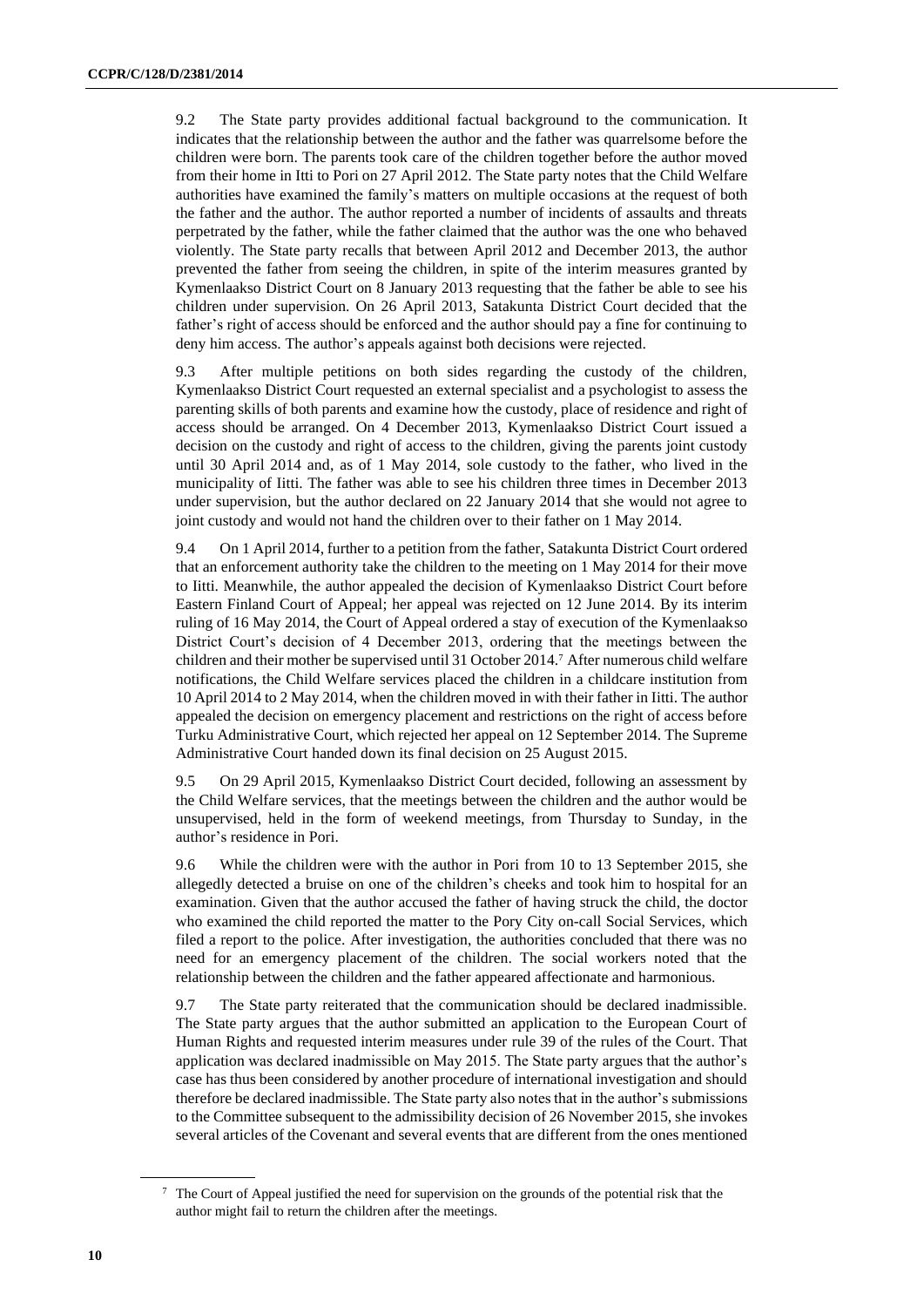in the Committee's decision. The State party notes that the author has not exhausted domestic remedies concerning those new claims. The State party also recalls that, in its decision of 26 November 2015, the Committee explicitly limited the scope of the matter to articles 9, 14, 17, 23 and 24 of the Covenant in relation to the questions of custody and place of residence involving the author and her children. The State party observes that, since the author has been able to visit her children without supervision within the terms of her right to visit, the author and her children have lost their victim status and the communication should be declared inadmissible *ratione personae*.

9.8 Concerning article 9 of the Covenant, the State party notes that the Social Services and Healthcare Centre of Pori has given serious consideration to the author's concerns about the safety and security of the children and has had the father's alleged violence and infliction of bodily harm on the children investigated with due care and diligence. The Social Welfare authorities have had face-to-face meetings and discussions with the parties and have had access to extensive documentary evidence and other materials. The social workers have been in a position to formulate an independent, objective view of the father's personality and his ability to assume responsibility for his children's security, care and custody. The State party reiterates that the children have been under child protection measures and that the author has failed to substantiate how the measures taken by the domestic authorities have been insufficient to fulfil the requirements of article 9.

9.9 Concerning articles 17, 23 and 24 of the Covenant, the State party considers that the decision to grant the father sole custody of his children and to order the children to live with him in Itti safeguarded the children's right to maintain personal relations and direct contact with both parents on a regular basis, thus respecting the protection of family and private life. The State party argues that the child welfare authorities and the other authorities who have observed the children have made every effort to give due consideration to the children's right to have contact with both parents while taking into account the rights and obligations of both parents. Protection has been granted to the children as well as the family life of the entire family, as required by the Covenant. The State party argues that the author has not been able to substantiate how the measures taken by the State party's authorities have violated the rights to privacy and family life enshrined in articles 17 and 23, or how the measures taken to protect family life have been insufficient to fulfil the requirements of article 24.

9.10 Concerning article 14 of the Covenant, the State party notes that the present communication concerns two separate sets of judicial proceedings: the child protection measures under the Child Welfare Act; and child custody and right of access under the Act on Child Custody and Right of Access. The State party recalls that, according to the Committee's decision of 26 November 2015, the author's claims concerning the conformity of the legal proceedings regarding the removal of the children on 10 April 2014 without a prior, fair and public judicial hearing and the decision of Kouvola Court of Appeal of 14 March 2014 denying the request for stay of execution are unsubstantiated.

9.11 Concerning the alleged flaws on the part of Turku Administrative Court, the State party recalls that the proceedings before the Administrative Court did not concern the dispute over child custody and right of access, but only the decision of 10 April 2014 of the social welfare authority on emergency placement and restrictions on contact. The State party recalls that the author was heard, and that the safety and needs of the children were discussed with her before the emergency placement and the restrictions on contact. With regard to the author's claim about the absence of an oral hearing, the State party refers the Committee to section 39 of the Child Welfare Act, which states that when a decision is taken about emergency placement, the hearing of opinions of the child or a parent might be waived if the delay in handling the case might cause harm to the child's health, development or security. The State party adds that, according to the reasoning of the decision of Turku Administrative Court of 12 September 2014, no grounds existed for holding an oral hearing in the matter. The court stated that the matter concerned an emergency placement and restrictions on contact ordered for a period of one month. Considering the written evidence received in documents and the fact that the emergency placement and the restrictions on contact had already terminated, it would have been unnecessary to hear the mother and the witnesses about the circumstances of the children in an oral hearing. In its decision of 25 August 2015, the Supreme Administrative Court referred to the same reasoning. The State party notes that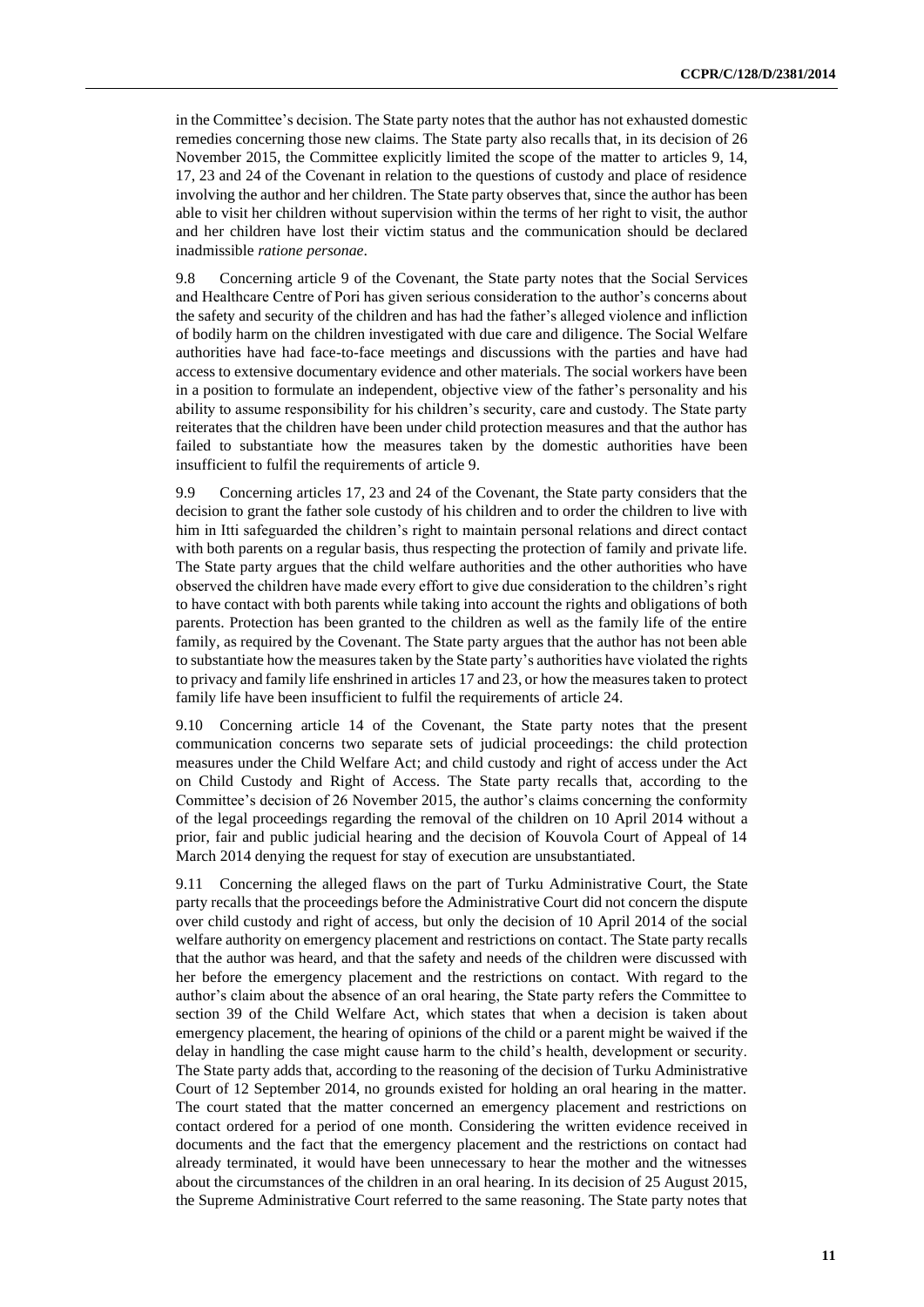Turku Administrative Court and the Supreme Administrative Court provided reasoning concerning oral hearing. The State party finds that Turku Administrative Court reasoned in length the necessity of the emergency, taking into account the issues raised by the author in her submissions. Similarly, in its decision of 25 August 2015, the Supreme Administrative Court took into account all the submissions submitted to the Court, including those concerning the incident that took place on 26 October in the father's home. The State party argues that emergency placement cannot be used for an inappropriate purpose, as a means of resolving a custody dispute, as indicated by Turku Administrative Court. The State party concludes that the author has not been able to substantiate her claims concerning the flaws in the proceedings and holds that the proceedings before the administrative courts complied with article 14 of the Covenant.

9.12 On 4 May 2018, the State party submitted further information indicating that the author has made many allegations that are irrelevant and cannot be verified. The State party added that on 17 November 2017, the author and the children's father entered into an agreement concerning enforcement of the author's visitation rights, which is at the core of the present communication. At the request of the parties, the agreement was confirmed by the Eastern Finland Court of Appeal on 20 November 2017. The decision was not appealed and has become final. The State party also argued that it is not for the Committee to act as a fourth instance to domestic courts and insisted that the communication should be declared inadmissible.

#### **Author's observations on admissibility in relation to articles 9, 14, 17, 23 and 24 and further submissions**

10.1 On 29 September 2015, the author submitted further information. On 12 September 2015, when she was in charge of the children for the weekend, she noticed that M.L.J.H. had a bruise on his cheek. When she asked him what had caused the bruise, he said that his father had hit him. The author went to hospital and the doctor reported the suspected assault to the police, recommending an emergency placement as of 13 September 2015, which is the day when the children were supposed to return to their father's care. The author returned to hospital with the children on 13 September 2015, after her other child, E.V.S.H., told her that he had also been injured on his bottom and his back by his father. The children were heard by Pori Social Services without the presence of the author. Pori Social Services had called the father prior to the medical examination of E.V.S.H. and told the author to return the children to the father, in spite of the author's requests for investigation and the children's refusal to go back to their father. The author indicates that there was no written decision, in spite of her demands, and that she was therefore not able to appeal that decision. The author alleges that the actions of Pori Social Services on 13 September 2015 were in violation of articles 2, 5, 7, 9 and 24 of the Covenant.

10.2 On 9 August 2016, the author submitted further information. She argues that during the investigation that led to the ruling of Kymenlaakso District Court on 4 December 2013, the State party's authorities lacked impartiality. She explains that only the report of the father's lawyer was taken into account and that her lawyer was not contacted until 10 April 2014. She explains that she had agreed with her lawyer that she would not take part in the investigation, in good faith, which is why her lawyer did not submit a report. She also argues that she had requested several times that the State party grant her access to the father's potential criminal record. Despite the lack of response from the State party, she managed to obtain it through her own searches with the police. The author claims that the background information on the violent behaviour of the father was not taken into account either by Kymenlaakso District Court in its decision on child custody of 4 December 2013 or in the Eastern Finland Court of Appeal's decision of 12 June 2014.

10.3 The author also refers to an incident that took place on 26 October 2014, when two alleged strangers attacked the father at his home, in the children's presence. She points out that there are contradictions in his testimonies. The author claims that the father actually knew the two men, which demonstrates that the children are not safe with him. The author also refers to the incident of 13 September 2015 and adds that when she returned the children to their father's house that day, he assaulted her. She has not submitted a complaint about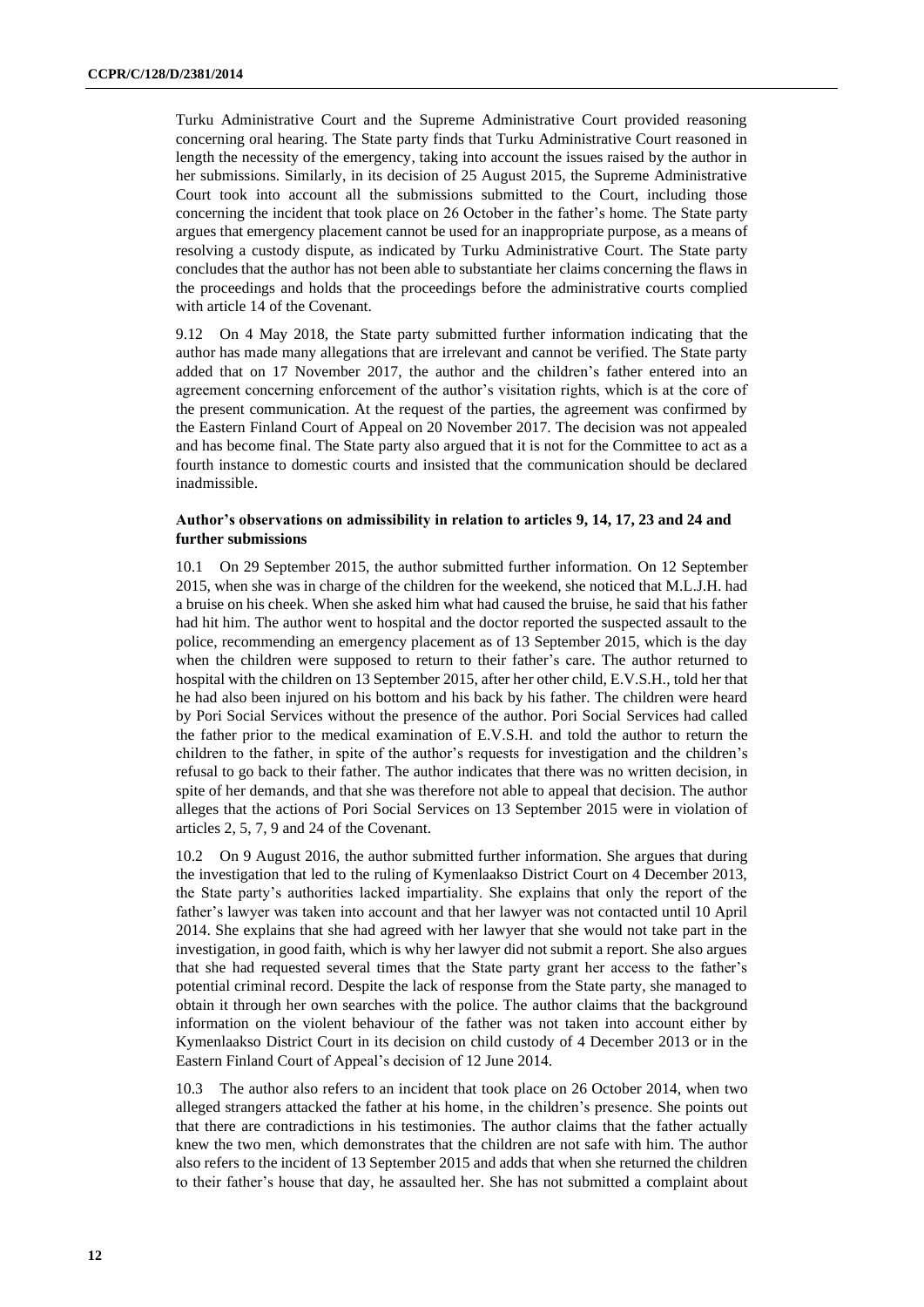that incident, although her partner witnessed the scene. She alleges that the father prevented her from seeing the children for 11 months after that incident.

10.4 On 26 November 2016, the author submitted her comments in response to the State party's observations of 30 June 2016. She reiterates that she has exhausted domestic remedies, although they proved to be ineffective and arbitrary, and that there have been serious flaws that have affected the outcome of the proceedings. The author recalls that she has challenged the custody, residence and visitation rights in both custody disputes. She notes that she has appealed the administrative proceedings concerning the decision of the immediate placement of the children in an orphanage on 10 April 2014 before Turku Administrative Court and the Supreme Administrative Court and that there is no possibility of further domestic appeal or remedy. She adds that the administrative proceedings concerning the immediate placement of the children following the incident of 26 October 2014 and the lack of immediate placement following the incident of 13 September 2015 did not include a possibility for appeal.

10.5 The author reiterates that there was no oral hearing with regard to the emergency placement and restriction of contact from 10 April to 2 May 2014 before the Administrative Court or the Supreme Administrative Court. She refers to the Committee's general comment No. 35 (2014) on liberty and security of person, in which it stated that placement of a child in institutional care amounted to a deprivation of liberty within the meaning of article 9, and that the child had a right to be heard, directly or through legal or other appropriate assistance, in relation to any decision regarding a deprivation of liberty, and that the procedures employed should be child-appropriate (para. 62). She recalls that the children have not been heard, since the State party decided that they could not be heard. The author argues that the lawfulness of the children's deprivation of liberty was not decided by the court in proceedings that fulfil the requirements of article 14 of the Covenant. She recalls that when the children where "released" to the father's house on 2 May 2014, the security aspects covered by article 9 were not taken into account by the State party. The author notes that the Administrative Court did not even list or state what evidence it had used for the immediate placement and thus the conclusion remains unclear. She argues that only 10 per cent of immediate placements include an oral hearing. She claims that the Administrative Court's decisions were based mainly on the investigations of social workers, which could include allegations and personal opinions, referred to as "evidence" by the Court. In addition, she emphasizes that the "client" has the burden of proving that the social workers' concerns were unfounded and that there was no need to interfere with the family life of the children and the parents. She requests the Committee to order the State party to improve the system to include oral hearing, specifically in cases of interference in family life. She adds that there is no evidence that proves that she would have harmed the children.

10.6 With regard to article 23, the author refers to her previous submissions and claims that any discriminatory treatment with regard to procedures for child custody and visiting rights should be prohibited, in the best interest of the child.

10.7 Concerning article 24 of the Covenant, she recalls that it is for the State party and the parents to create conditions to protect and promote the rights of the child recognized in the Covenant.

10.8 On 11 August 2018, the author reiterated the facts and complaints detailed in her previous communications. Regarding admissibility, the author notes that the communication before the Committee on the Rights of the Child concerns the enforcement of the visitation rights, not the question of child custody and places of residence.

#### **State party's further observations**

11. On 14 June 2019, the State party reiterated its position and all of its previous argumentation.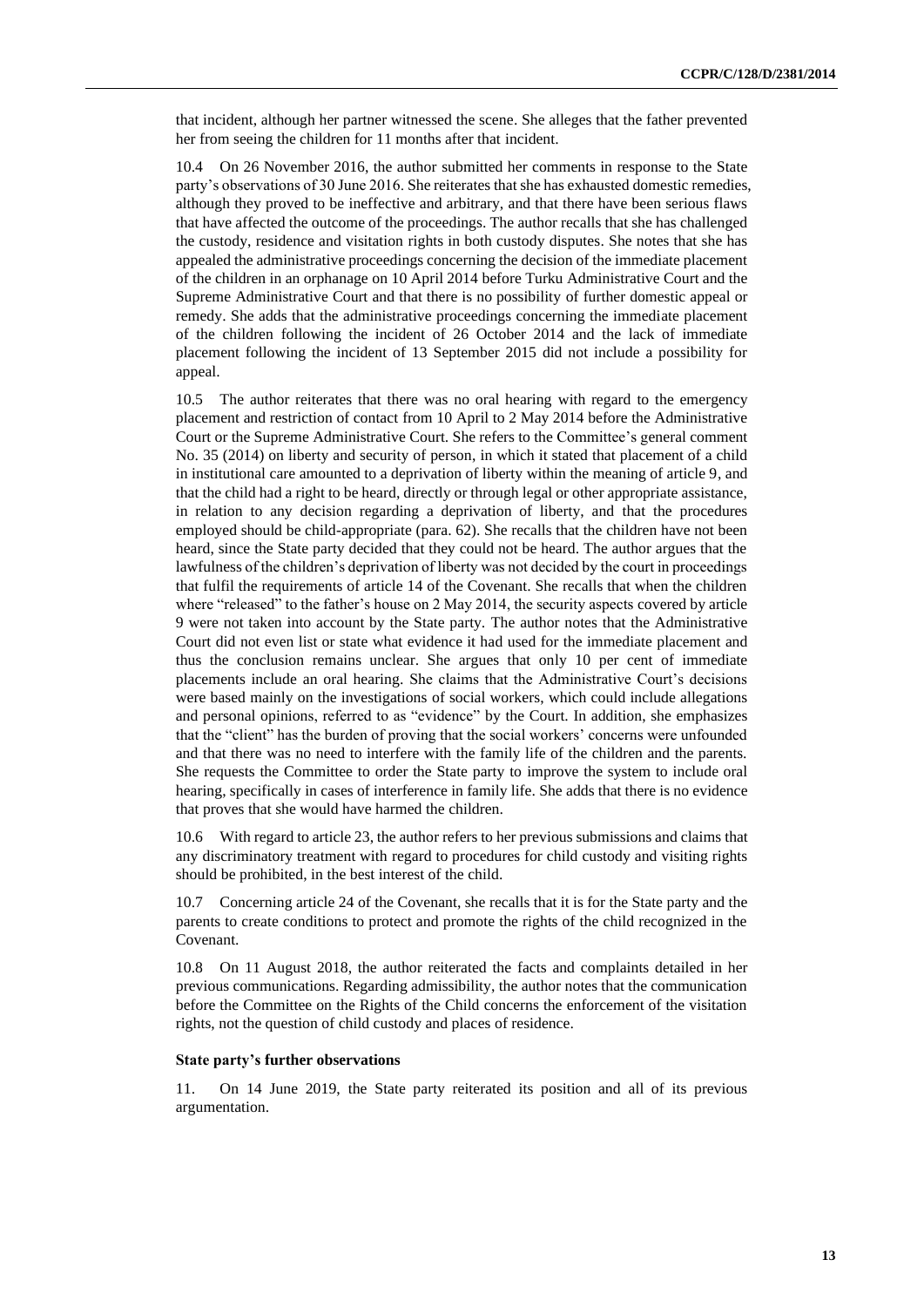#### **Issues and proceedings before the Committee on 13 March 2020**

*Consideration of admissibility regarding articles 9, 14, 17, 23 and 24*

12.1 Before considering any claim contained in a communication, the Committee must decide, in accordance with rule 97 of its rules of procedure, whether the communication is admissible under the Optional Protocol.

12.2 In accordance with article 5 (2) (a) of the Optional Protocol, the Committee shall not consider any communication from an individual unless it has ascertained that the same matter is not being examined under another procedure of international investigation or settlement.

12.3 The Committee notes the State party's position that the communication is inadmissible because the same matter, involving the same facts, has been examined by the Committee on the Rights of the Child and by the European Court of Human Rights, which declared the author's application inadmissible in May 2015. The Committee notes that the matters raised before the Committee on the Rights of the Child relate to the proceedings concerning enforcement of the author's visitation rights as of 13 September 2015, not the custody of the children or the emergency placement of 2014. The Committee therefore considers that although it is not, in principle, precluded from examining the author's claims in relation to the questions of child custody and place of residence involving the author and her minor children, it is precluded from considering matters that have been examined by the Committee on the Rights of the Child, including the enforcement of the author's visitation rights as of September 2015. The Committee notes that the single-judge decision issued by the European Court of Human Rights does not specify the basis for the finding of inadmissibility. Therefore, in the absence of further information on the complaint before the European Court, the Committee is not in a position to determine whether there is a violation of article  $5(2)(b)$ .

12.4 The Committee reiterates that in the present decision, it will examine only the allegations with regard to the alleged flaws of the Administrative Court in relation to articles 9, 14, 17, 23 and 24 concerning child custody and the place of residence. It will not examine any other claims made in the communication that fall outside of this scope.

12.5 With regard to article 9 of the Covenant, the Committee considers that the author has failed to sufficiently substantiate how her claims relating to the emergency placement of the children in an orphanage in order to enforce an order on transfer of custody establish an arbitrary deprivation of liberty or risk to security of person within the meaning of article 9 of the Covenant. The Committee therefore declares those claims inadmissible pursuant to article 2 of the Optional Protocol.

12.6 The Committee notes the author's claims that domestic remedies have been exhausted and have proven to be ineffective. The Committee notes that the author argues that the State party's authorities lacked impartiality during the administrative proceedings and that the proceedings did not meet the requirements of article 14 of the Covenant. The Committee also notes that the author recalls that there was no oral hearing within the administrative proceedings in relation to the decision on emergency placement of the children by the Pori child welfare authority on 10 April 2014. However, the Committee considers that the author does not explain how the fact that she did not have an oral hearing during the administrative proceedings, which under the standard procedure is not required in most cases, has affected her rights under article 14. The Committee notes that the State party submits that both Administrative Courts took into account all the submissions provided by the author and explained why no public hearing was conducted at the Administrative Court level. The Committee also notes that the State party considers that an oral hearing ex post facto would have been irrelevant, given that the emergency placement and the restrictions on contact had already terminated at the time of the administrative proceedings.

12.7 The Committee takes note of the author's claims under articles 17, 23 and 24 of the Covenant. The Committee considers that these allegations relate essentially to the evaluation of the facts and evidence conducted by the domestic courts and the application of domestic legislation. The Committee recalls its jurisprudence that it is not a final instance competent to re-evaluate findings of fact or the application of domestic legislation, unless it can be ascertained that the proceedings before the domestic courts were clearly arbitrary or